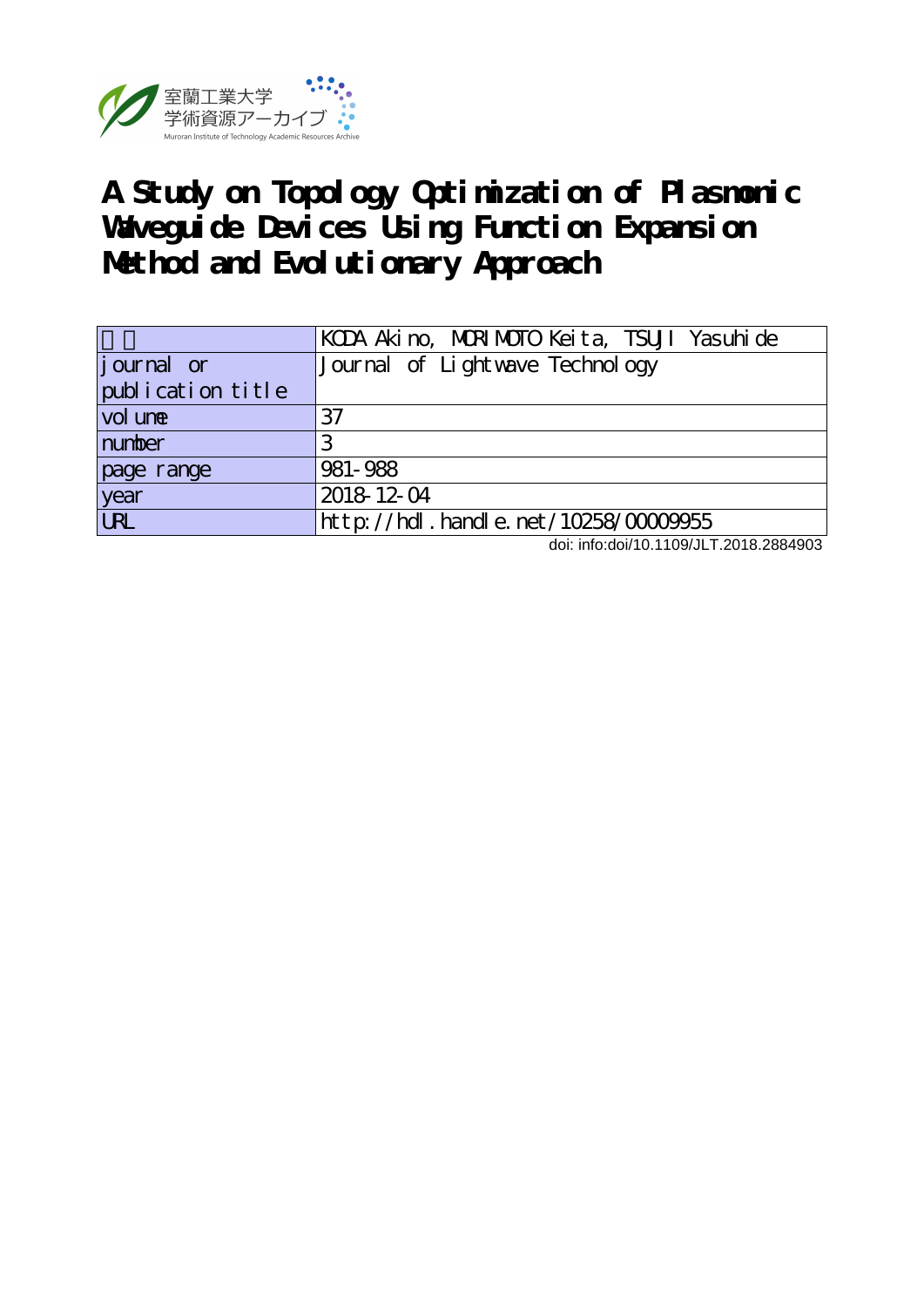# A Study on Topology Optimization of Plasmonic Waveguide Devices Using Function Expansion Method and Evolutionary Approach

Akino Koda, Keita Morimoto, and Yasuhide Tsuji, *Member, IEEE*, *Member, OSA*

*Abstract*—We propose a novel topology optimization method for plasmonic devices. Plasmonic devices which have a great potential to downsize various optical devices beyond the diffraction limit attract a lot of attention. In order to develop highperformance plasmonic devices, a novel design theory is expected to be established instead of the conventional theory for dielectric waveguide devices. In this paper, we employ the function-expansion method to express a device structure in the design region and optimize the design variables by using several evolutionary approaches which do not require the sensitivity analysis. The validity and usefulness of this approach are demonstrated through the design examples of optical diode and optical circulator.

*Index Terms*—Plasmonic waveguide device, function-expansion method, finite element method (FEM), evolutionary method.

### I. INTRODUCTION

In recent years, since the communications traffic is increasing explosively, miniaturization of optical devices and capacity enlargement of optical communication systems are more and more required. Most of the conventional optical waveguide devices are developed by using dielectric waveguide materials and those waveguide devices have a limitation for downsizing because of the diffraction limits. On the other hand, plasmonic waveguide devices have a possibility to be miniaturized beyond the diffraction limit by utilizing the large negative refractive index of metal. Therefore, plasmonic devices attract a lot of attention and are intensively studied in recent years to develop ultra-compact photonic devices [1]–[4]. Under these circumstances, in order to develop high-performance plasmonic devices beyond the conventional design theory, a novel design approach is expected to be developed.

Topology optimization method which has been developed to design optical devices in recent years has high flexibility and has a possibility to discover unique device structures without requiring designer's experiences. Several dielectric waveguide devices have been designed so far [5]–[8]. However, the topology optimal design for plasmonic devices seems to have not been well discussed. Although gradient based topology optimization based on the sensitivity analysis by the adjoint variable method can efficiently find out an innovative device structure, the obtained structure sometimes depends on an initial structure and moreover the sensitivity of plasmonic devices to the structural deviation is relatively high and is sometimes localized because of a large negative refractive index of metal. As a result, the structural update is localized and it is sometimes difficult to find out an innovative device structure independent of an initial structure. Especially when the conventional density method [6] is used for the representation in the design region, fine structures sometimes emerge and the light intensity and the sensitivity tend to be localized. On the other hand, when using the function-expansion based refractive index representation, device structure can be expressed with a small number of design parameters and the smooth material boundary can be also easily obtained [7]. However, in the previous discussion of the function-expansion based topology optimization is limited to dielectric devices and the material boundary is not rigorously treated because of the existence of the narrow gray area.

In this study, for the purpose of making the functionexpansion based optimization method applicable to plasmonic waveguide devices, we propose an evolutionarily-based topology optimal design method. In our approach, a device structure in the design region is expressed by using the functionexpansion method with a relatively small number of design variables and those design variables are optimized by utilizing several evolutionary approaches. Since the optimized device structure sometimes depends on the basis function of the function expansion method [8], we compare two types of basis function with different characteristics. It is reported that Fourier series is easy to change overall structure and pyramid function is easy to modify the local structure. In addition, finite element mesh generation is improved to make the element boundary fit the material boundaries. Furthermore, in order to optimize design variables, we compare five types of evolutionary approaches: the genetic algorithm (GA), particle swarm optimization (PSO), differential evolution (DE), firefly algorithm (FA) and hybrid FA with DE (HFA) as evolutionary methods. Through the design examples of a plasmonic optical diode and optical circulator, the validity and usefulness of the proposed method are demonstrated.

This paper is organized as follows. In section II, we briefly review the function-expansion method and also explain the adaptive mesh generation. In addition, five evolutionary methods used in this study are briefly described. In section III, We

A. Koda, K. Morimoto and Y. Tsuji are with the Division of Information and Electronic Engineering, Muroran Institute of Technology, Muroran, 050-8585 Japan (e-mail: 18043016@mmm.muroran-it.ac.jp; 17043058@mmm.muroran-it.ac.jp; y-tsuji@mmm.muroran-it.ac.jp).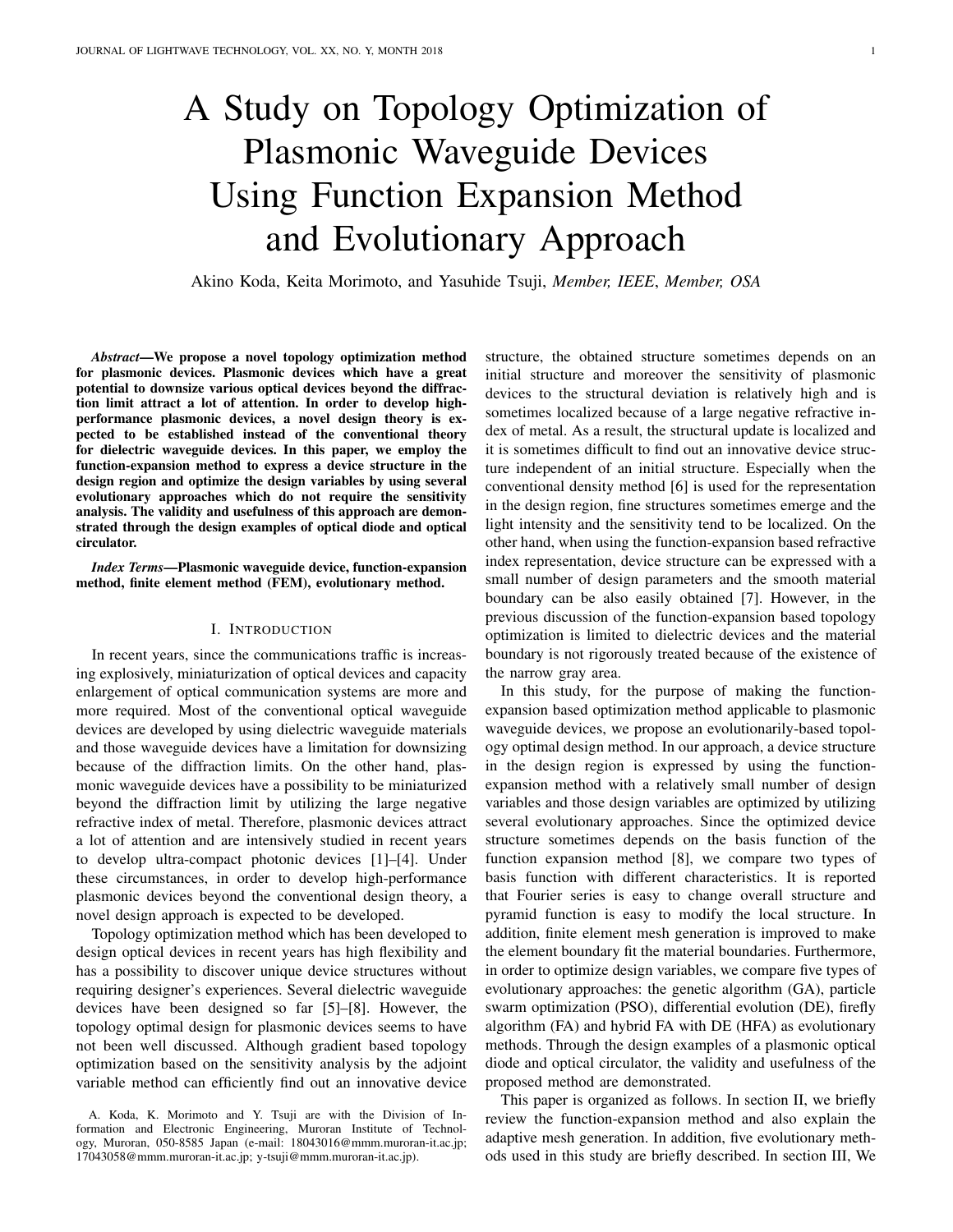

Fig. 1. Design problem of a 2-D optical waveguide device.

will show the design examples of optical plasmonic devices and give some discussion. Section IV is the conclusion.

## II. TOPOLOGY OPTIMIZATION

*A. Representation of Refractive Index Distribution in Design Region*

We consider a plasmonic device whose cladding is metal and core is air as shown in Fig. 1. In ordinary topology optimization, a relative permittivity distribution in the design region is expressed by some numerical design variables and the structure with the desired property is obtained by optimizing these values. In this paper, we employ the function-expansion method to express the relative permittivity in the design region because this method can define clear material boundaries. Here, the relative permittivity in the design region is expressed by the following equation:

$$
\varepsilon_r(y, z) = \varepsilon_{ra} + (\varepsilon_{rb} - \varepsilon_{ra}) H(w(y, z)) \tag{1}
$$

where  $\varepsilon_{ra}$  and  $\varepsilon_{rb}$  is the relative permittivity of two considered materials. The Heaviside function,  $H(\xi)$ , whose value is 0 or 1 depending on whether  $\xi$  is negative or positive, is used to binarize the relative permittivity. Here, the structure expressing function  $w(y, z)$  is expressed in the form of superposition of arbitrarily defined basis functions,  $f_i(y, z)$ , as follows:

$$
\xi = w(y, z) = \sum_{i=1}^{N} c_i f_i(y, z) .
$$
 (2)

In this paper, we employ the following two expressions and compare the results obtained by those expressions.

*1) Fourier series:* The function *w*(*y, z*) can be expressed as follows:

$$
w(y, z) = \sum_{i=-N_z}^{N_z-1} \sum_{j=0}^{N_y-1} (a_{ij}\cos\theta_{ij} + b_{ij}\sin\theta_{ij})
$$
 (3)  

$$
\theta_{ij} = \frac{2\pi i}{L_y}y + \frac{2\pi j}{L_z}z
$$

where  $N_y$  and  $2N_z$  are the numbers of expansion terms along *y*- and *z*-direction, respectively.  $L_y$  and  $L_z$  is the period of Fourier series along *y*- and *z*-direction, respectively, and those values are set to be greater than the width of the design region along each direction to avoid generating a periodic structure. Fourier series has the potential to efficiently obtain a simpler structure because the device structure can be expressed using a relatively small number of expansion terms.

*2) Superposition of pyramid functions:* The function  $w(y, z)$  can be also expressed by using pyramid function as follows:

$$
w(y, z) = \sum_{i=0}^{N_y} \sum_{j=0}^{N_z} c_{ij} f\left(\frac{y - y_i}{\Delta y}\right) f\left(\frac{z - z_j}{\Delta z}\right)
$$
(4)  

$$
f(\xi) = \begin{cases} 1 - |\xi| & (|\xi| \le 1) \\ 0 & (|\xi| > 1) \end{cases}
$$

where  $(y_i, z_j)$  is the coordinate of the sampling point, and ∆*y* and ∆*z* are the sampling intervals in the *y*- and *z*directions, respectively. Since the pyramid function is a locally defined function, it may be superior for local search rather than dramatically changing the topology of device structure when a gradient-based method is used. It is also noted that we have to increase the number of sampling points to get a smooth material boundary. This may degrade the convergence speed in an evolutionary-type optimization.

## *B. Formulation by the Finite Element Method*

In order to evaluate device performances, we employ the finite element method (FEM) because of its versatility, especially its ability to rigorously treat material boundaries. In the case of two-dimensional plasmonic waveguides, the equation which describe light propagating behavior can be written as

$$
\frac{\partial}{\partial y}\left(p\frac{\partial \Phi}{\partial y}\right) + \frac{\partial}{\partial z}\left(p\frac{\partial \Phi}{\partial z}\right) + k_0 q \Phi = 0 \tag{5}
$$

with

$$
\begin{cases}\n p = 1, & q = n^2, \quad \Phi = E_x \text{ for TE mode} \\
p = 1/n^2, & q = 1, \quad \Phi = H_x \text{ for TM mode}\n\end{cases}
$$

where  $k_0$  is free space wave number and  $n$  is a refractive index distribution. Dividing the computational domain into a number of second order triangular elements, and applying the FEM to (5), we can finally obtain a simultaneous linear equation in matrix form as follows [9]:

$$
[P]\{\phi\} = \{u_{\rm in}\}\tag{6}
$$

with

$$
[P] = [K] - k_0^2 [M]
$$
  
\n
$$
[K] = \sum_e \int_e p \left( \frac{\partial \{N\}}{\partial y} \frac{\partial \{N\}^T}{\partial y} + \frac{\partial \{N\}}{\partial z} \frac{\partial \{N\}^T}{\partial z} \right) dy dz
$$
\n(7)

$$
- (8)
$$

$$
[M] = \sum_{e} \int_{e} q\{N\} \{N\}^{T} dy dz
$$
\n(9)

$$
[Q] = -j2\beta_{\rm in} \sum_{\Gamma} \int_{\Gamma} \{N\}_{\Gamma} \{N\}_{\Gamma}^T dy \qquad (10)
$$

$$
\{u_{\rm in}\} = [Q]\{\Phi_{\rm in}\}\tag{11}
$$

where  $\{\Phi\}$  is a vector consisting of the value of  $\Phi$  at all nodes and  $\{N\}$  is the shape function vector.  $\sum_{e}$  denotes the sum of all elements,  $\sum_{\Gamma}$  denotes the sum of all elements related to incident plane Γ, and *{u*in*}* is the vector related to the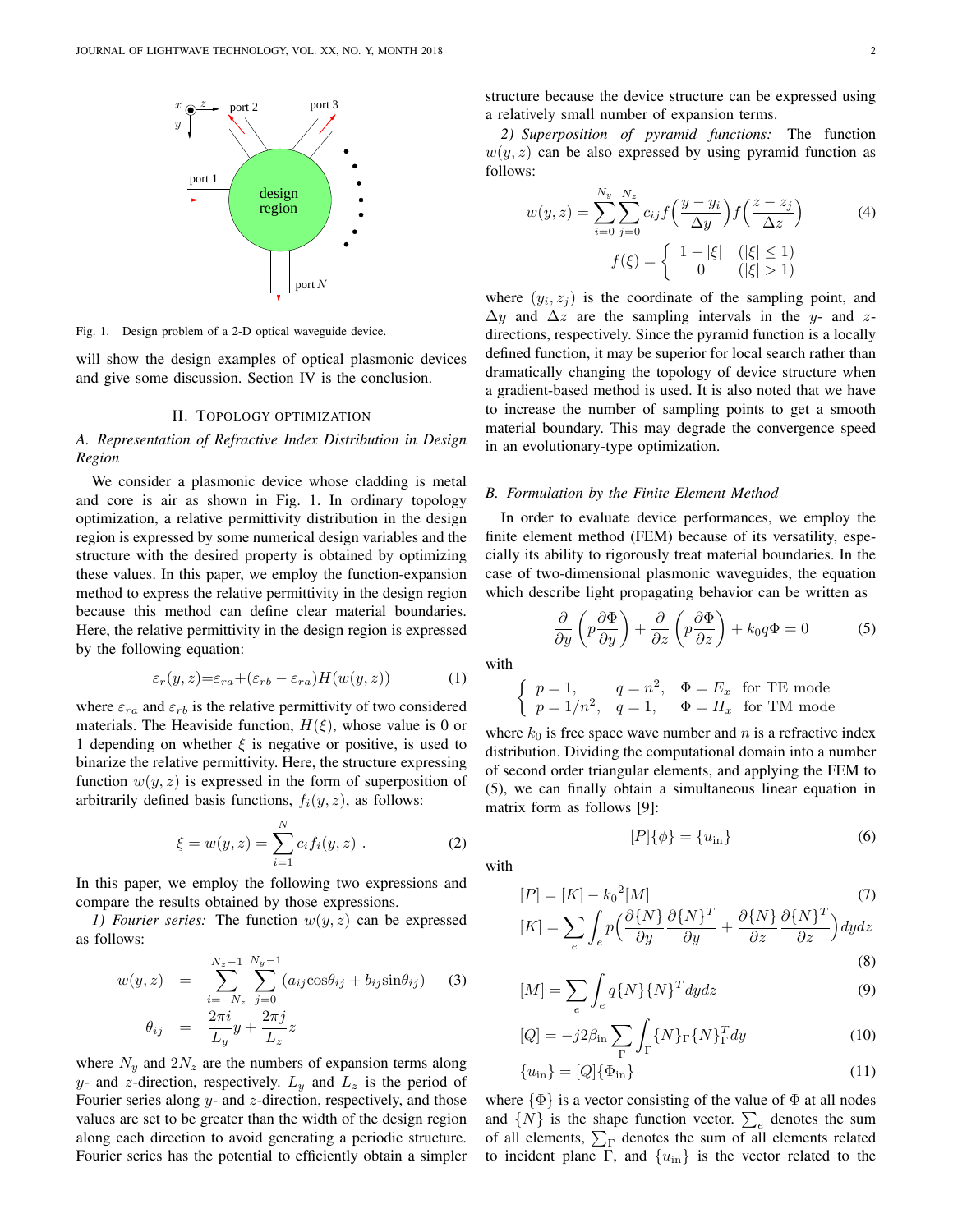

Fig. 2. Finite element discretization based on the function-expansion method. (a) device structure to be discretized, (b) conventional mesh, and (c) improved mesh.

incidence field.

In the previous study of the function expansion based topology optimization of dielectric waveguides [7], [8], finite element mesh is generated before the optimization and it is not updated during the optimization process. In this case, material boundaries are not rigorously treated and gray areas exist around the material boundary to calculate the sensitivities. Although this is not a significant issue in the case of dielectric devices, it may cause a significant computational error in the case of plasmonic devices because of a high refractive index difference between metal and dielectric. In this study, the gray area is completely suppressed and the material boundaries are rigorously treated by generating finite element mesh fitting to the material boundaries. Figure 2 shows the image comparing the conventional and present meshes. In this paper, first, an almost regular mesh with a sufficient number of elements is prepared and the elements which include material boundary is subdivided into three elements. That is, a triangular element is subdivided into a triangle and a rectangle at the material boundary and the rectangle is subdivided into two triangles. The adaptive refinement of finite element mesh or the improvement is able to be followed if necessary [10], [11]. In this technique, if the number of design variables  $(N_y \times N_z)$ is large, the initially prepared mesh should be sufficiently fine to avoid a complicated curve in a finite element. However, in general, the number of design variables should be sufficient small compared with the number of finite elements to avoid unrealistic complex structure.

## *C. Evolutionary Method to Optimize Design Variables*

In our previous topology optimization method of dielectric devices based on the function expansion method, we employ a gradient method based on the adjoint variable method to optimize design variables. However, in plasmonic devices, we sometimes face the problem that light localizes around fine structures, as a result, the sensitivity also localizes around there, and an update of the device structure is also often localized. Hence, we employ evolutionary approaches to optimize design variables. These methods have a possibility to find the global optimal solution by searching with a number of diverse solutions in a solution space. In this paper, we employ the following five algorithms.

*1) Genetic Algorithm (GA):* GA is the algorithm based on natural selection [12] and widely used to solve various design problems because of its extensive applicability. In GA, an initial population is randomly generated and some individuals in it are selected according to their fitness values to succeed their genetic information to the next generation. New children,  $x_c^{(n+1)}$ , in the next generation are generated by a crossover of the two selected parents,  $x_{p1}^{(n)}$  and  $x_{p2}^{(n)}$ , as follows:

$$
\boldsymbol{x}_c^{(n+1)} = w\boldsymbol{x}_{p1}^{(n)} + (1-w)\boldsymbol{x}_{p2}^{(n)}
$$
(12)

where *w* means the random number  $(w \in [0, 1])$ . In addition, GA randomly mutates the genetic information of individuals by a given probability to avoid falling into a local solution.

*2) Particle Swarm Optimization (PSO):* PSO is the algorithm that imitates the social behavior of organisms like birds and fishes [13]. This algorithm searches the solution space based on the information shared among a swarm of particles. The current position  $x_i^{(n)}$  and velocity  $v_i^{(n)}$  of *i*-th particle are updated using the following equations:

$$
\boldsymbol{x}_i^{(n+1)} = \boldsymbol{x}_i^{(n)} + \boldsymbol{v}_i^{(n+1)}
$$
(13)

$$
\boldsymbol{v}_i^{(n+1)} = w\boldsymbol{v}_i^{(n)} + r_1 C_1(\boldsymbol{x}_p^{(n)} - \boldsymbol{x}_i^{(n)}) + r_2 C_2(\boldsymbol{x}_g^{(n)} - \boldsymbol{x}_i^{(n)})
$$
\n(14)

where  $x_p^{(n)}$  and  $x_g^{(n)}$  are the best positions which have found by the *i*-th particle and all the particles, respectively, until *n*-th iteration. *w* is an inertial coefficient,  $C_1$  and  $C_2$  are the coefficients which are related to the force from  $x_g^{(n)}$  and  $x_p^{(n)}$ . *r*<sub>1</sub> and *r*<sub>2</sub> are randomly selected numbers  $(r_1, r_2 \in [0, 1]).$ 

*3) Differential Evolution (DE):* In DE algorithm, a mutant individual is generated using the differential vector between arbitrarily selected individuals and a new individual is generated by the crossover between the current and mutant ones [14]. A mutant individual  $x_m^{(n)}$  is generated as follows :

$$
\boldsymbol{x}_{m}^{(n)} = \boldsymbol{x}_{p1}^{(n)} + F(\boldsymbol{x}_{p2}^{(n)} - \boldsymbol{x}_{p3}^{(n)})
$$
(15)

where  $x_{p1}^{(n)}$ ,  $x_{p2}^{(n)}$  and  $x_{p3}^{(n)}$  are randomly selected individuals, *F* is a scale factor ( $F \in [0, 1]$ ). Since the differential vector,  $x_{p2}^{(n)} - x_{p3}^{(n)}$ , becomes small through an iteration process, the search in DE transitions from global search to local search.

*4) Firefly Algorithm (FA):* FA is an algorithm developed inspired by the courtship behavior of fireflies [15]. In FA, current individuals are attracted by all more attractive individuals according to the attractiveness and distance. The position of the current individual,  $x_i^{(n)}$  is updated as the following equation:

$$
\boldsymbol{x}_{i}^{(n+1)} = \boldsymbol{x}_{i}^{(n)} + \sum_{j} u(\beta_{0,j} - \beta_{0,i})\beta_{0,j}e^{-\gamma r_{ij}^{2}}(\boldsymbol{x}_{j}^{(n)} - \boldsymbol{x}_{i}^{(n)}) + \alpha \delta^{n} \boldsymbol{\varepsilon}
$$
(16)

where  $u(\xi)$  is the unit step function,  $\beta_{0,j}$  is the attractiveness of *j*-th individual,  $r_{ij}$  is the distance between  $x_i^{(n)}$  and  $x_j^{(n)}$ , and  $\gamma = 1/\sqrt{L}$  is the light absorption coefficient. Here, *L* is a quantity which decides a search range of each individual. *α* is a scale factor,  $\delta$  is a damping coefficient, and  $\varepsilon$  is a random vector where each component lies in [*−*1*,* 1].

*5) Hybrid Firefly Algorithm (HFA):* HFA is the hybrid method of DE and FA [16]. In HFA algorithm, the initial population is divided into two groups with its half size and each group evolves using DE or FA, then new individuals in both groups are mixed and regrouped. HFA algorithm has a potential to obtain a global optimum by utilizing the advantages of both algorithms.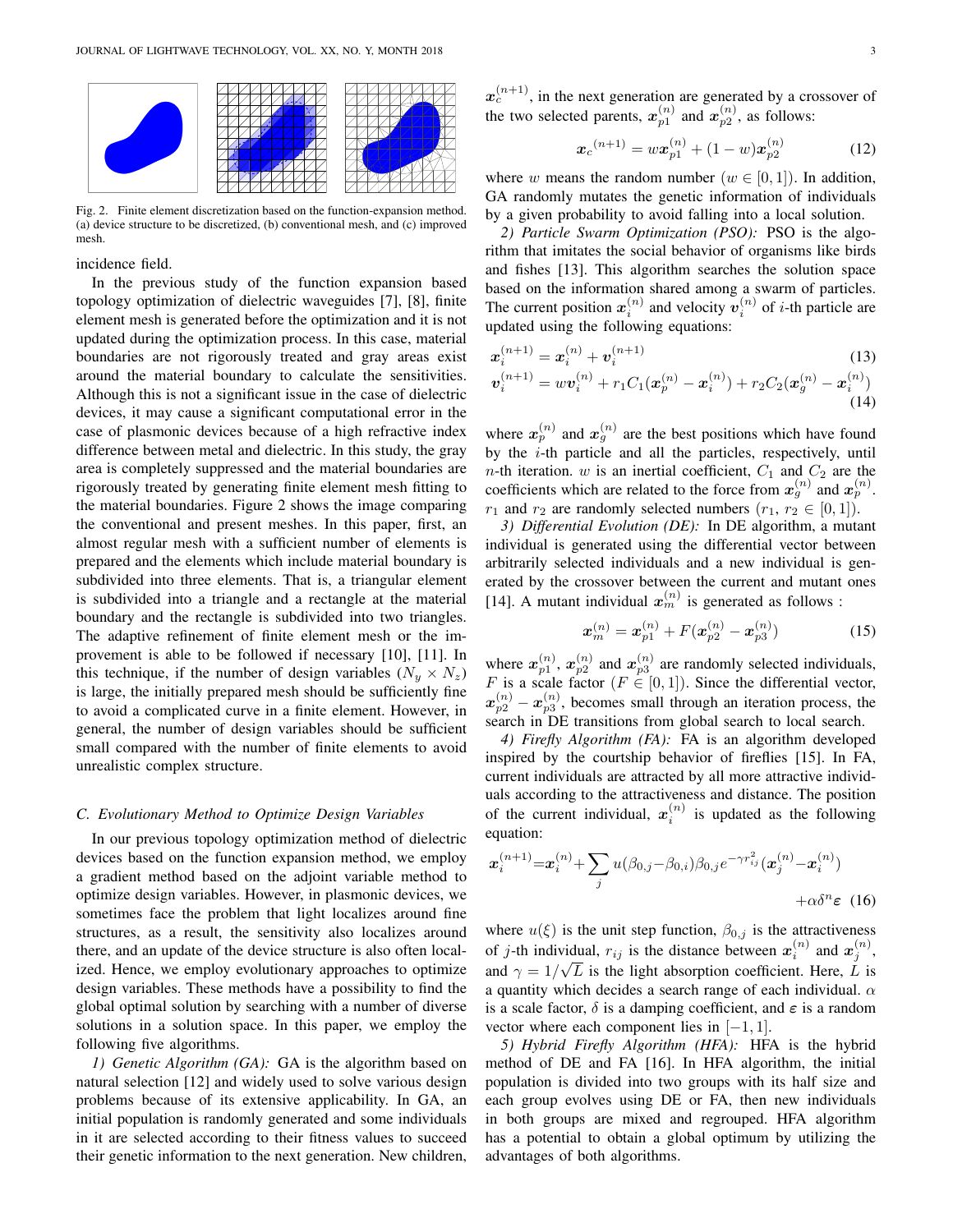

Fig. 3. Design problem of a plasmonic optical diode terminated by PML.

## III. OPTIMAL DESIGN EXAMPLES OF PLASMONIC WAVEGUIDE DEVICES

## *A. Plasmonic Optical Diode*

We consider an optical diode in which the light transmits in the forward direction and the backward transmission is prohibited [17]. The design model of a plasmonic diode is shown in Fig. 3 and the fundamental TM mode operation is considered. The operation wavelength is assumed to be  $\lambda$  = 1.55  $\mu$ m. In this paper, the permittivity of metal is expressed by using the Lorentz-Drude model [18], the permittivity of silver is caclulated as  $\varepsilon_{\text{Ag}} = -103.33 - j8.1302$ when  $\lambda = 1.55 \mu$ m. The relative permittivity of air is assumed to be  $\varepsilon_{\text{air}} = 1$ . The waveguide width is  $w = 0.8 \mu \text{m}$ , the PML thickness is  $d = 0.5$   $\mu$ m, and the design region width in the *y*- and *z*- directions are  $W_y = 0.8 \mu m$  and  $W_z = 1.5 \mu$ m, respectively. In order to realize diode operation by using only reciprocal materials, the fundamental mode from port 1 should be converted to the higher order mode in port 2 and the transmission of the fundamental mode from port 2 to port 1 should be prohibited. Thus, the objective function to be minimized is given as follows:

Minimize 
$$
C = (0 - |S_{21}^{(0)}|^2)^2 + (1 - |S_{21}^{(1)}|^2)^2
$$
  
  $+ (0 - |S_{12}^{(0)}|^2)^2 + (0 - |S_{12}^{(1)}|^2)^2$  (17)

where the superscripts of S-parameters denote mode number of the transmitted mode.

The number of iteration steps is set to be 1000. The number of population  $N_p$  is set to be 32, 64, or 128. Here, the parameters used in each evolutionary approach are set as follows: the mutation rate is  $0.01$  in GA,  $w = 0.9$  in PSO, *F* = 0.5 in DE, and  $\alpha = 0.1$ ,  $\beta = 2.0$  and  $\delta = 0.999$  in FA, respectively. These parameters were determined through preliminary optimizations for the following design problem of a plasmonic diode while varying the values of these parameters. However, the optimum values of these parameters may depend on a design problem and we cannot decide which optimization method is superior to the others at the present stage. Therefore, we think that to use some different optimization approach is effective for us to get higher-performance plasmonic devices.

In this example, as a structure expressing function,  $w(y, z)$ , we consider the pyramid function and Fourier series.

*1) Pyramid function:* We consider the pyramid function as a structure expressing function,  $w(y, z)$ . The number of expansion function along the *y*- and *z*- directions are set to  $N_y = 16$  and  $N_z = 32$ , respectively. Figure 4 shows the objective function as a function of the iteration step. We can see that the value of the objective function is improved in the



Fig. 4. The objective function as a function of the iteration step when pyramid function is employed as  $w(y, z)$ , in the design of plasmonic optical diode. (a)  $N_p = 32$ , (b)  $N_p = 64$ , (c)  $N_p = 128$ .

| TABLE I                                           |
|---------------------------------------------------|
| THE FORWARD (FWD) AND BACKWARD (BWD) TRANSMISSION |
| POWER IN THE OPTIMIZED STRUCTURE BY EMPLOYING     |
| <b>PYRAMID FUNCTION</b>                           |

|            | $N_p = 32$ |                       | $N_n = 64$ |                       | $N_n = 128$ |                      |
|------------|------------|-----------------------|------------|-----------------------|-------------|----------------------|
|            | <b>FWD</b> | <b>BWD</b>            | <b>FWD</b> | <b>BWD</b>            | <b>FWD</b>  | <b>BWD</b>           |
| GA         | 0.81       | $2.96 \times 10^{-3}$ | 0.78       | $2.94 \times 10^{-3}$ | 0.82        | $6.70\times10^{-3}$  |
| <b>PSO</b> | 0.67       | 0.011                 | 0.67       | 0.013                 | 0.73        | $7.43\times10^{-3}$  |
| DE         | 0.44       | 0.16                  | 0.50       | 0.019                 | 0.48        | 0.015                |
| FA         | 0.54       | 0.024                 | 0.78       | $2.16\times10^{-3}$   | 0.74        | $5.89\times10^{-3}$  |
| <b>HFA</b> | 0.81       | $0.27\times10^{-3}$   | 0.84       | $0.79 \times 10^{-3}$ | 0.84        | $0.010\times10^{-3}$ |

iteration process. The transmittance of the optimized structure obtained by each evolutionary approach is summarized in Table I. In these optimizations, the best performance is obtained in the optimized structure by HFA with  $N_p = 128$ . In this device, the forward transmittance of  $|S_{21}^{(1)}|^2 = 0.84$ is obtained and the backward transmittance is suppressed to  $|S_{12}|^2 = |S_{12}^{(0)}|^2 + |S_{12}^{(1)}|^2 = 0.010 \times 10^{-3}$ . Figure 5 shows the propagating fields in the three optimized plasmonic diodes with better performance. We can see that the optimized structure is complicated because the pyramid function requires a lot of design variables,  $N_y \times N_z$ , to express a smooth structure avoiding staircase geometry.

*2) Fourier series:* We consider Fourier series as *w*(*y, z*). The number of expansion functions along the *y*- and *z*directions are set to  $N_y = 2$  and  $N_z = 8$ , respectively, and the Fourier periods,  $L_y$  and  $L_z$ , are set to be  $L_y = 1.2W_y$ and  $L_z = 1.2W_z$ , respectively. Figure 6 shows the objective function as a function of the iteration step. We can also see that the value of the objective function is improved in the iteration process. The transmittance in the optimized structure obtained by each evolutionary approach is summarized in Table II. In these optimizations, the best performance is obtained in the optimized structure by HFA with  $N_p = 128$ . In this device, the forward transmittance of 0.85 is obtained and the backward transmittance is suppressed to 0*.*20 *×* 10*−*<sup>3</sup> . The propagating fields in the three plasmonic diodes with better performance are shown in Fig. 7. In the forward propagation, we can observe that the fundamental TM mode is converted into the first higher mode in port 2 and the discontinuous structure around the entrance of port 2 reflects the fundamental TM mode from port 2 in backward propagation. From these results, we can see that the optimized structure is simpler than that by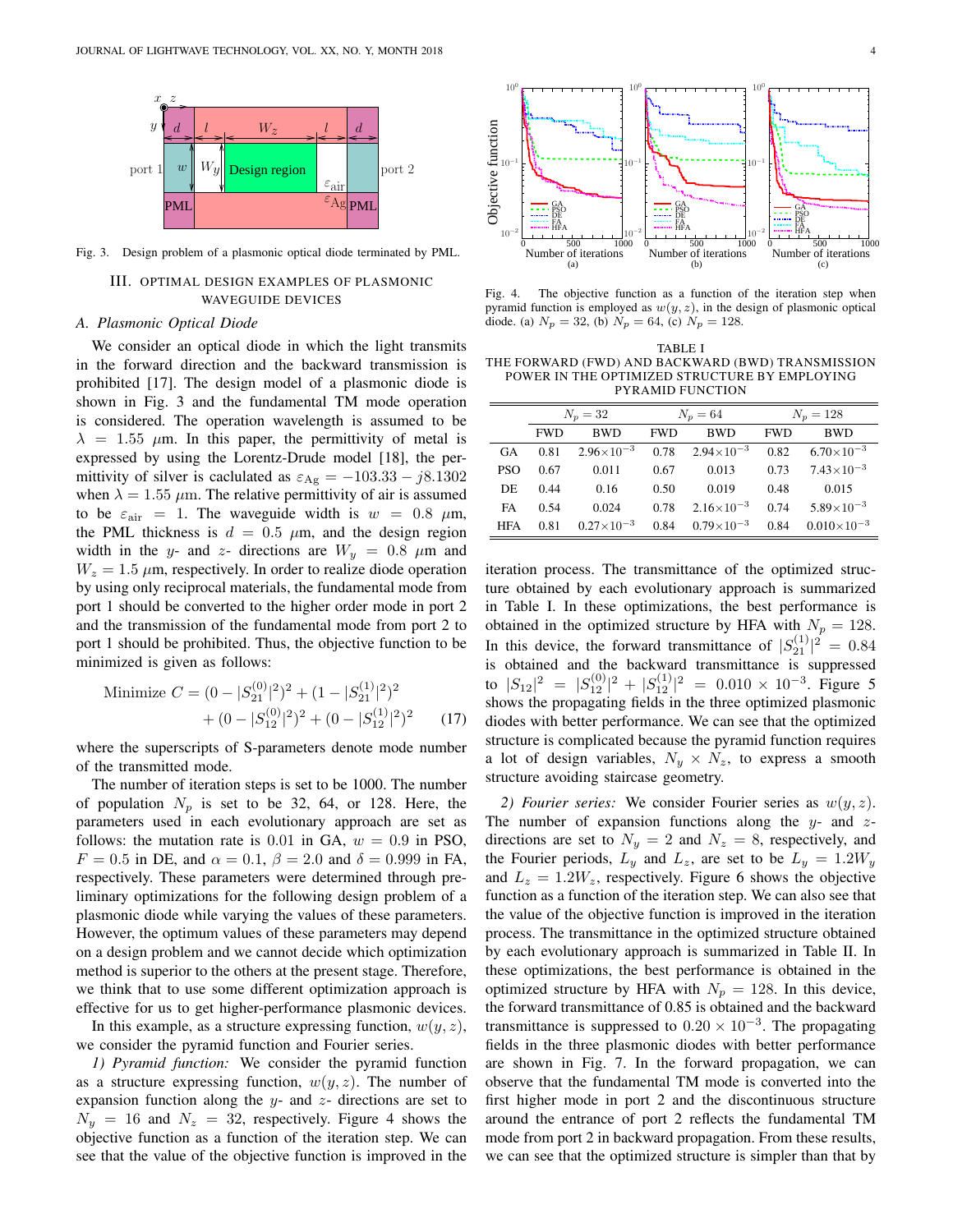

Fig. 5. The device structure and the propagation fields in the optimized plasmonic optical diodes by (a) GA with  $N_p = 128$ , (b) HFA with  $N_p = 64$ , (c) HFA with  $N_p = 128$  when pyramid function is employed as  $w(y, z)$ .



Fig. 6. The objective function as a function of the iteration step when Fourier series is employed as  $w(y, z)$  in the design of a plasmonic optical diode. (a)  $N_p = 32$ , (b)  $N_p = 64$ , (c)  $N_p = 128$ .

using the pyramid function because Fourier series can express smooth structure by using less design variable. Figure 8 shows the wavelength dependence of the normalized transmission and reflection power for the forward and backward propagation in the optimized structure by DE with  $N_p = 32$ . We can see that the backward propagation is rejected in the wide wavelength band.

In this design example, using PC with Intel Core i7- 4770@3.40GHz, the total time to get the optimized device is about 130 minutes in the case that HFA with  $N_p = 32$  and 1,000 iterations. The required time for optimization almost linearly depends on  $N_p$  and the number of iterations. The difference in computational time between five evolutionary approaches is almost negligible. The required memory is about 1 Gbyte and it depends on the finite element analysis and is almost independent of the optimization conditions.

## *B. Plasmonic Optical Circulator*

Next, we consider an optical circulator in which the light incident in any port transmits to the next port in a counterclockwise rotation [2]. Figure 9 shows the design model of

|            | $N_p = 32$ |                       | $N_p = 64$ |                       | $N_p = 128$ |                      |
|------------|------------|-----------------------|------------|-----------------------|-------------|----------------------|
|            | <b>FWD</b> | <b>BWD</b>            | <b>FWD</b> | <b>BWD</b>            | <b>FWD</b>  | <b>BWD</b>           |
| GA         | 0.83       | $1.49\times10^{-3}$   | 0.82       | $0.92 \times 10^{-3}$ | 0.79        | $1.54\times10^{-3}$  |
| <b>PSO</b> | 0.61       | 0.16                  | 0.81       | $3.64\times10^{-3}$   | 0.72        | $0.020\times10^{-3}$ |
| DE         | 0.85       | $5.88\times10^{-3}$   | 0.84       | $8.21 \times 10^{-3}$ | 0.85        | $1.18\times10^{-3}$  |
| FA         | 0.82       | $1.33 \times 10^{-3}$ | 0.62       | 0.14                  | 0.80        | $1.32\times10^{-3}$  |
| <b>HFA</b> | 0.82       | $0.090\times10^{-3}$  | 0.79       | $1.96 \times 10^{-3}$ | 0.85        | $0.20\times10^{-3}$  |



Fig. 7. The device structure and the propagation fields in the optimized plasmonic optical diodes by (a) DE with  $N_p = 32$ , (b) DE with  $N_p = 128$ , and (c) HFA with  $N_p = 128$  when Fourier series is employed as  $w(y, z)$ .

a plasmonic circulator. The wavelength is assumed to be  $\lambda$  = 1.55  $\mu$ m and the fundamental TM mode operation is considered. The structural parameters are assumed to be  $d_{\text{bus}} = 0.8 \mu \text{m}, L_1 = 2.2 \mu \text{m}, L_{\text{bus}} = 2.35 \mu \text{m}, \text{and}$  $W_y = W_z = 3 \mu m$ . Considering the desired device operation, the optimized structure should have 90-degree rotational symmetry. Thus, we impose a 90-degree rotational symmetry condition and use the following objective function to be minimized:

Minimize 
$$
C = (0 - |S_{21}^{(0)}|^2)^2 + (1 - |S_{21}^{(1)}|^2)
$$
. (18)

In order to prevent the transmission of the fundamental mode from port 2 to port 1, the fundamental mode transmission is suppressed and the higher order mode transmission is maximized. Although only the port 1 incidence case is considered, the other ports incidence cases are automatically satisfied due to the rotational symmetry condition. We consider only Fourier series as a structure expressing function,  $w(y, z)$ , to obtain a simpler optimized structure. The number of expansion function along the *y*- and *z*- directions are set to be  $N_y = N_z = 8$ and the Fourier periods are set to be  $L_y = 1.2W_y$  and  $L_z = 1.2W_z$ , respectively. The settings of the evolutionary approaches are the same in the previous design example.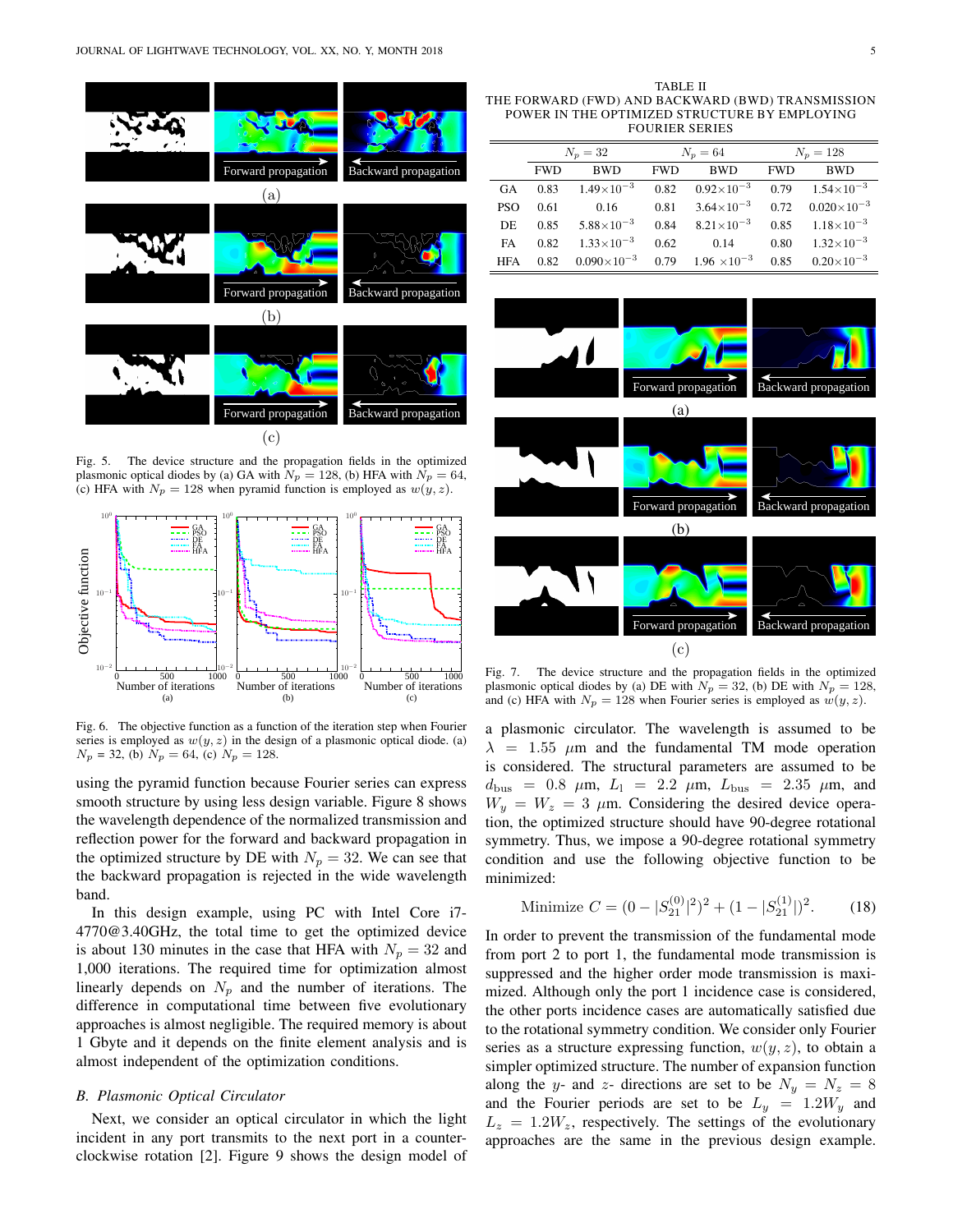

Fig. 8. Wavelength dependence of the normalized transmitted and reflected power in the optimized plasmonic optical diode which is obtained by HFA with  $N_p = 128$  when Fourier series is employed as  $w(y, z)$ .



Fig. 9. Design problem of a plasmonic optical circulator surrounded by PML.

Figure 10 shows the objective function as a function of the iteration step. These results show the objective function rapidly decreases at the initial stage of the optimization process. In addition, in this design example, we can see that the good performance is obtained by HFA and DE even with less number of population. The transmittance in the optimized structure obtained by each evolutionary approach is summarized in Table III. In these optimizations, the best performance is obtained in the optimized structure by HFA with  $N_p = 32$  and the transmission to the desired port of 0.83 and the crosstalk rejection of  $2.89 \times 10^{-3}$  in the worst port are achieved. The propagating fields in the three plasmonic circulators with better performance are shown in Fig. 11. We can see that the almost same structures are obtained in these optimizations. Figure 12 shows the wavelength dependence of the normalized transmission power into port 2 and the crosstalk to the other ports, in the optimized device by HFA with  $N_p = 32$ . The crosstalk to port 3 is well suppressed although this is not explicitly considered in the objective function. This is because this rejection is implicitly considered by suppressing  $|S_{21}^{(0)}|^2$ , due to the symmetrical and reciprocal operation. On the other hand, the reflectance has slightly stronger wavelength dependence compared to the crosstalk.

In these optimizations, the optimized device structure may be complicated in some cases. The use of Fourier series as a structure expressing function has a possibility to suppress such complicated fine structures, compared with the use of pyramid functions. In order to get further simplified the optimized structure, it is shown that the application of the structural



Fig. 10. The objective function as a function of the iteration step when Fourier series is employed as  $w(y, z)$  in the design of plasmonic optical circulator. (a)  $N_p = 32$ , (b)  $N_p = 64$ , (c)  $N_p = 128$ .

TABLE III THE NORMALIZED TRANSMISSION POWER (T) AND THE MAXIMUM CROSSTALK (XT) OF PLASMONIC OPTICAL CIRCULATOR

| $N_n = 32$ |                                                                                            | $N_n = 64$ |                | $N_p = 128$ |                                  |
|------------|--------------------------------------------------------------------------------------------|------------|----------------|-------------|----------------------------------|
| T          | $X$ T                                                                                      | T          | X <sup>T</sup> | T           | - XT                             |
|            | GA 0.71 0.037 0.74                                                                         |            | 0.028          |             | $0.80 \quad 5.38 \times 10^{-3}$ |
|            | DE $0.82 \t 0.72 \times 10^{-3} \t 0.77 \t 0.024 \t 0.82 \t 0.44 \times 10^{-3}$           |            |                |             |                                  |
|            | HFA $0.83$ $2.89 \times 10^{-3}$ $0.79$ $5.04 \times 10^{-3}$ $0.81$ $1.81 \times 10^{-3}$ |            |                |             |                                  |



Fig. 11. The optimized structures of plasmonic optical circulator (a) DE with  $N_p = 32$ , (b) DE with  $N_p = 128$ , and (c) HFA with  $N_p = 32$ , and the propagating fields in these devices.



Fig. 12. Wavelength dependence of the normalized transmission power in the optimized plasmonic optical circulator which is obtained by HFA with  $N_p = 32$ .

smoothing filter is effective [19]. In the case of using Fourier series, components of higher frequency can be efficiently